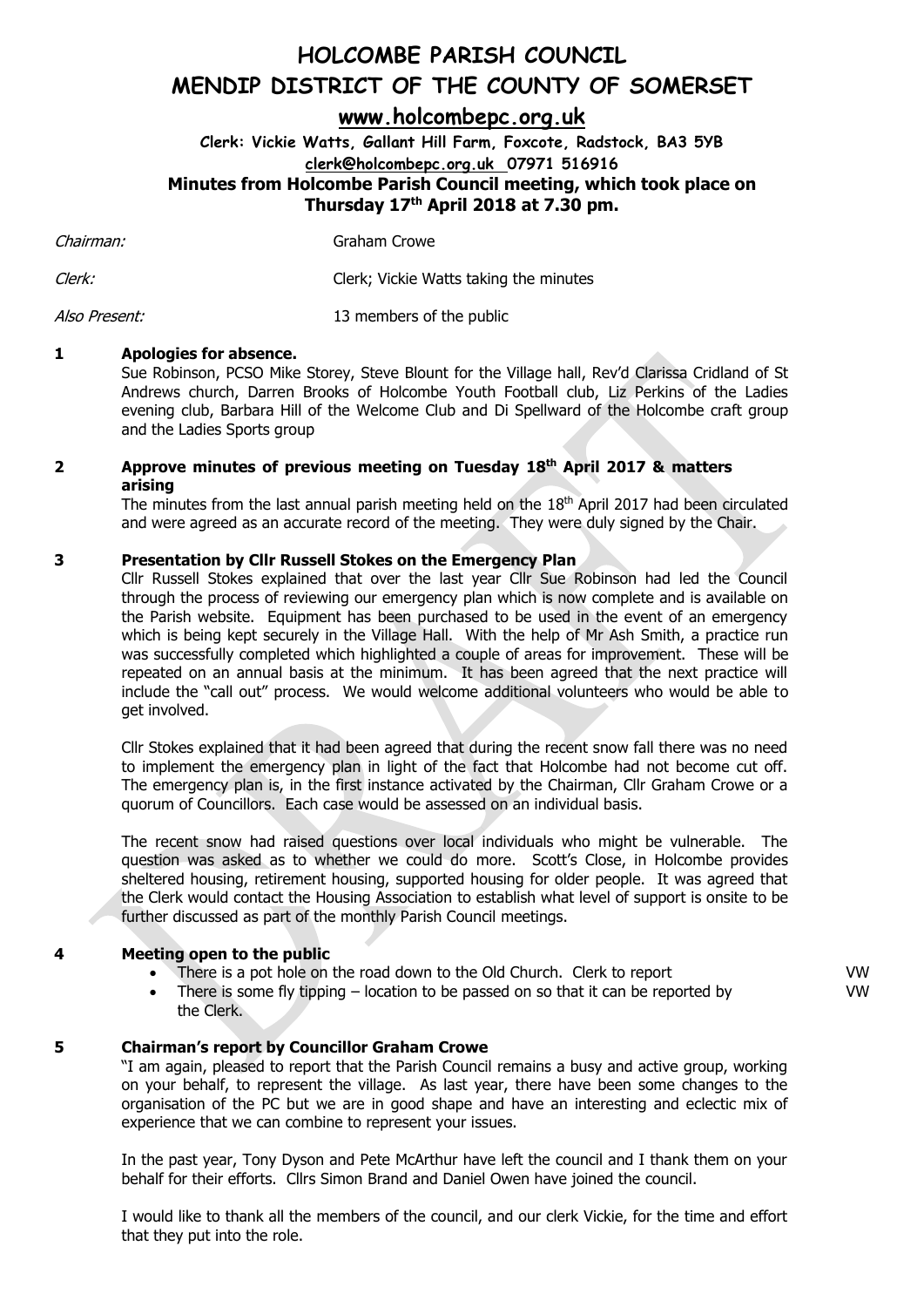### **[www.holcombepc.org.uk](http://www.holcombepc.org.uk/)**

#### **Clerk: Vickie Watts, Gallant Hill Farm, Foxcote, Radstock, BA3 5YB [clerk@holcombepc.org.uk](mailto:victoriawatts@orange.net) 07971 516916**

I am delighted to report that there are currently no vacancies for Councillors. If you, or anyone you know is interested for the future, can you please get in touch with Vickie, or one of the Councillors.

On to some of our activities.

**Christmas tree**. Once again, we organised the village Christmas tree back in December. I hope you enjoyed the switch on event and seeing the Lychgate lit up each evening. Thanks to the management of The Duke, who generously donated the refreshments. Looking forward to later this year, the Playing Field Committee have agreed to take this event under their charge.

**Planning**. The PC tends to receive 1-2 planning applications each month. Once again, I stress that our aim is to preserve the character of the village whilst accepting that there are many different styles of building within the village boundary. Not all of our recommendations are accepted but I would encourage those submitting applications to attend their PC meeting so you, and we, can be fully informed.

**Speeding**. The speeding situation in the village is somewhat improved over last year. The PC succeeded in have the 30mph speed limit moved down Holcombe Hill to the other side of the Duke. We are now in consultation with Somerset Council to extend the limit on Brewery Lane also. No news yet, but we are engaged.

The CC Speed indicator device (SID) is no longer available, hence why you have not seen it on the hill for a wee while. We are investigating the merits of joining a new scheme, which will continue to provide intermittent access to a SID or purchasing our own to move around the village. More to follow.

In the meantime, the Speed Watch scheme continues. We would be grateful for any volunteers to assist with SW. The time commitment is not large and gets less if there are more people in 'the pool'.

**Donations.** During this year we have continued to donate to Parish groups and activities. We may hear something of where these donations have been spent over the rest of the evening.

Village grants totally £1500 have been allocated as follows:

| Playing field repairs |  |
|-----------------------|--|
| VH repair             |  |

Small Grants totalling £1800 were distributed as follows:

| /H                | £300 |
|-------------------|------|
| Sports Club       | £300 |
| Kilmersdon PTA    | £300 |
| Kilmersdon School | taur |

We have been able to support the PF committee with a refurbishment of the toys and structures.

We have purchased equipment to deliver the emergency plan.

A new volunteer has come forward to look after Jubilee Gardens. We have supported with some contracted 'pruning' and have a budget for some new flowers, compost, gravel, etc.

We are maintaining the Village Hall Wi-Fi, though we have sourced a new provider. I believe this is well used by the various groups who use the VH.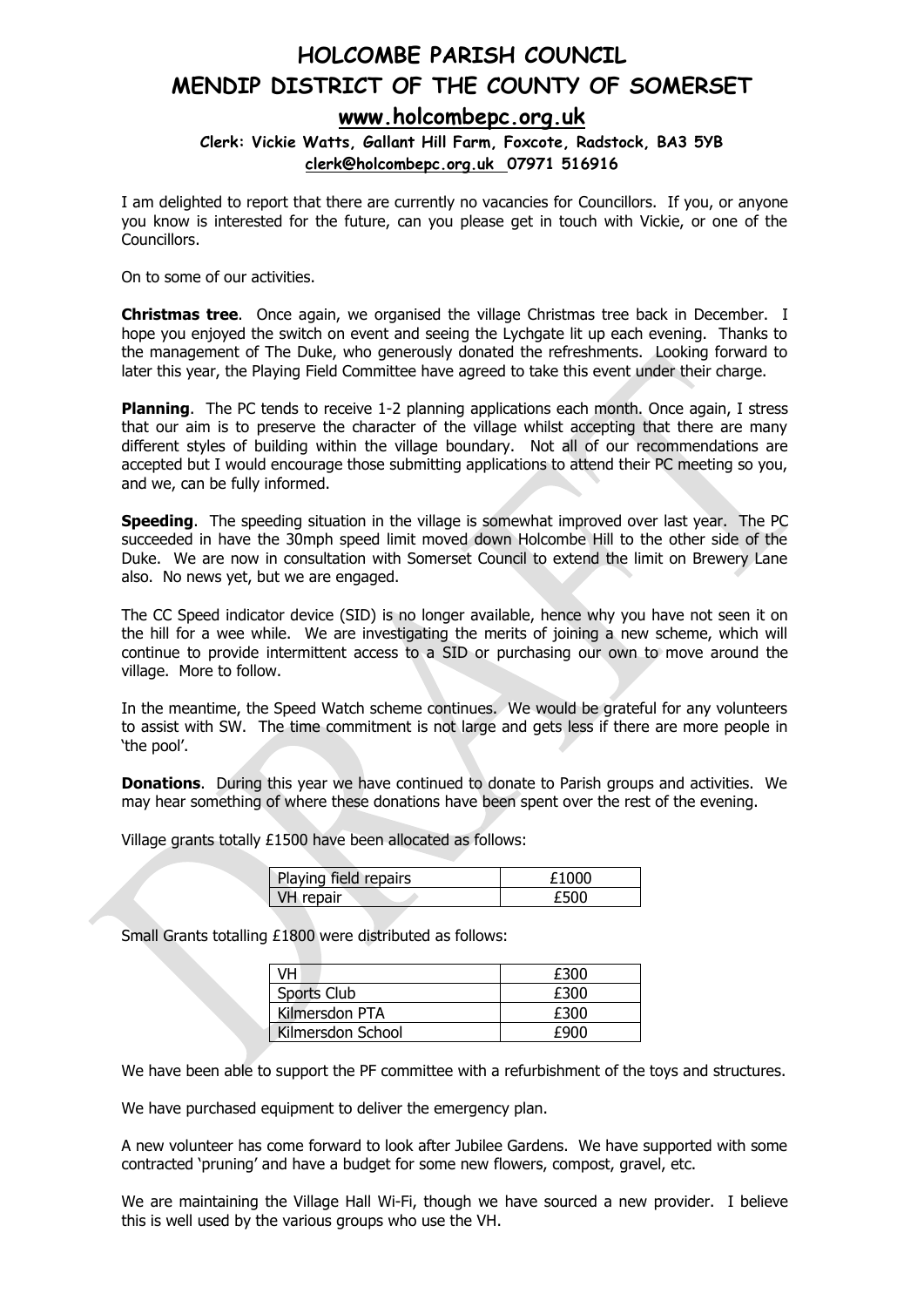### **[www.holcombepc.org.uk](http://www.holcombepc.org.uk/)**

**Clerk: Vickie Watts, Gallant Hill Farm, Foxcote, Radstock, BA3 5YB [clerk@holcombepc.org.uk](mailto:victoriawatts@orange.net) 07971 516916**

Finally, we are arranging some village maintenance – upkeep of finger posts, etc.

**Training**. Several of the Cllrs have received County training this year, including training in managing and deliberating planning applications and maintaining the churchyard in a safe manner. This is essential, as it allows us to better understand our roles and responsibilities.

Plans for the coming year:

**Budget**. We are retaining the Village and Community grants and I encourage you to apply for them. We are happy to receive applications for MORE money, which we will fully consider. Paperwork for these is available this evening.

**Playing field.** We continue to assist the PF committee.

**Applications**. Finally, this is Parish money. Please do ask for it to be spent!

**PC meetings**. The PC meets, by default, on the first Tuesday of the month at 7.30pm in the village hall. You are all welcome and invited to come for some or all of the meeting to see what we get up to. Though we all live in the village, we do not necessarily know what is on your mind.

The Parish website is up and running with lots of information about the village and the parish council including the Council agendas, minutes and financial information. The address is [www.holcombepc.org.uk](http://www.holcombepc.org.uk/)

There is also a Holcombe Village Facebook page. One of my more tech-savvy colleagues will be able to give you details.

#### **6 Mendip District Councillors Report**

District Cllr Townsend attended and reported that he regularly attended the 4 Parish Council meetings, which are always vibrant and impressive. Some of the areas and roles where District Cllr Townsend has been involved:

- Shape our Future Looking at future planning.
- Car park working group Review of how Mendip DC charge for parking.
- Review of outside bodies there are 57 separate bodies that Mendip DC interact with during a year.
- Scrutiny of all policies.
- Licensing board Full time member. Involved with updating taxi policy and dealing with complaints.
- Glastonbury Festival Mendip DC are looking at ways in which they can be compensated by the festival as it is a major source of work for the Council.
- Substitute member of the Planning board  $-$  Standing in as required. It was disappointing that the planning application 2018/0190/FUL - 8 Stones Paddock, Holcombe despite being referred to the planning board the application was approved.
- Mendip DC elected Director for Keyring lettings. Currently housing 34 families. It's increasingly difficult to find suitable properties.
- Highways Holcombe PC had great results with rapid repairs to pot holes at the main cross roads and for the ditch clearance on Burrows Lane. He confirmed that he would continue to support the Parish council for the extension of the 30mph on Brewery Lane.
- Mendip DC have expressed concern that they are not communicating as well as they might be with its Parishes. The Parish Forum will be held this Thursday and will be an ideal opportunity to exchange thoughts and ideas.

District Cllr Ham said that:

• Central Government funding is down by 40%. Last year there was an underspend by Mendip DC of £900K. Over the next 5 years further savings of £5.5million will need to be made. Last year the 5 Council Contract was set up there has been some tweaks but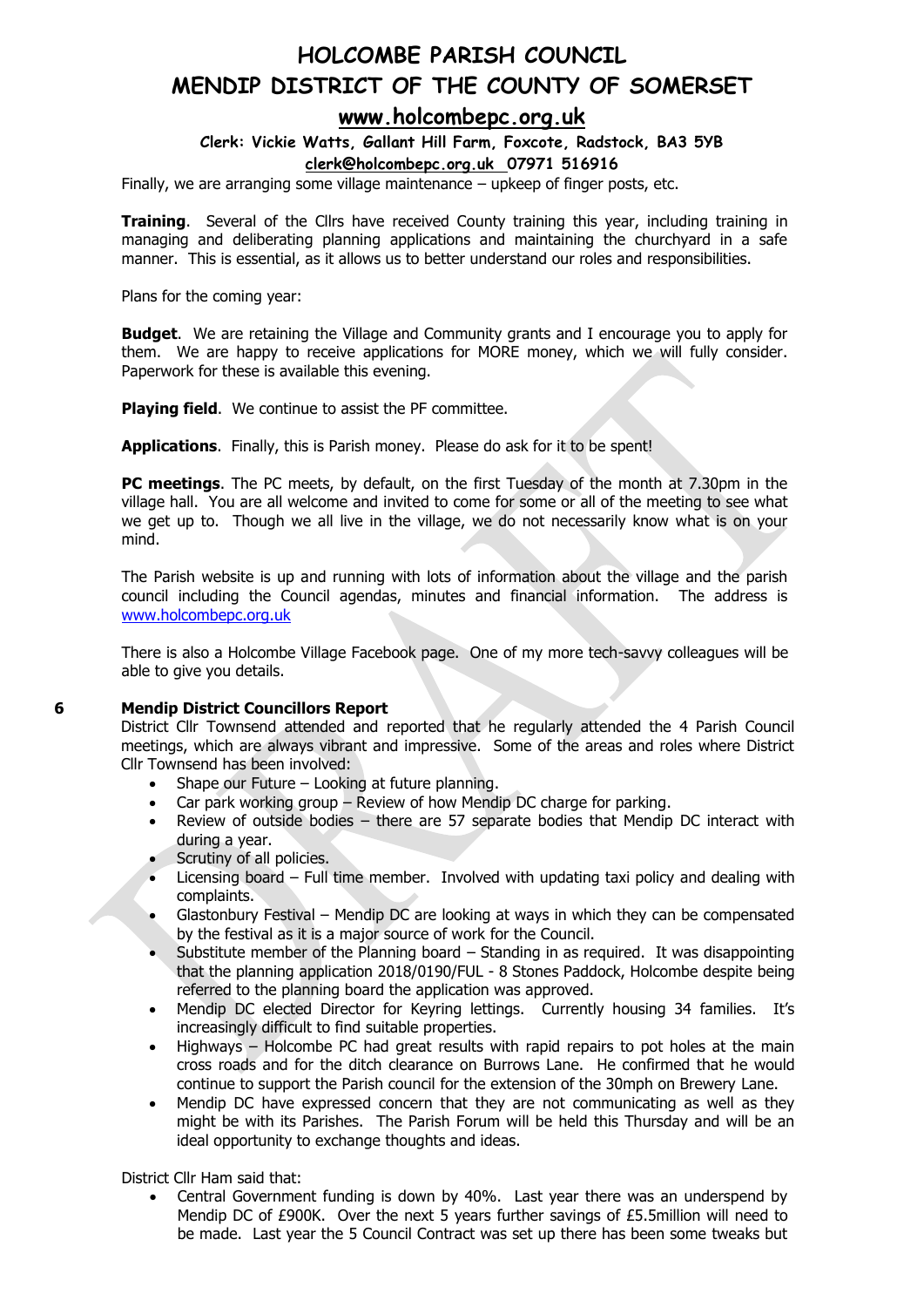## **HOLCOMBE PARISH COUNCIL MENDIP DISTRICT OF THE COUNTY OF SOMERSET [www.holcombepc.org.uk](http://www.holcombepc.org.uk/)**

#### **Clerk: Vickie Watts, Gallant Hill Farm, Foxcote, Radstock, BA3 5YB [clerk@holcombepc.org.uk](mailto:victoriawatts@orange.net) 07971 516916**

this has saved 11%.

- The Core service contract has just been revised. Shape Mendip will in the near future start to bring in revenue.
- Transformation  $£17$ million has been borrowed to invest in assets which will bring in over £800K, which is a return of 8%. The assets will increase in value and will be valued annually.
- Peer review Mendip DC was recognised as a forward-thinking Council but it was noted that it could communicate better. A new strategy has been implemented and it is hoped that the Parish Forum which will take place on Thursday will go some way to improving dialogue.
- Enforcement Clearing fly tipping across the district is costing  $£100K$  per year.
- Glastonbury Festival 2017 was a successful year for the festival but with it comes a big increase in workload for MDC which was not helped by the general elections taking place at the same time which really stretched the work force.
- Equalities & Migrant Forum Cllr Ham has been involved with the Syrian refugees and migrant workers.
- Changing places The Frome facility was the third to open in Mendip DC and offers changing facilities to disabled youths and adults. The Wells facility will be opening soon.
- The Shape Mendip Lottery  $-$  This has not been as successful as they had hoped but has still raised 25K for local charities.
- The Local Plan Part II Part I will have to start again soon. Further updates will follow soon.
- District Cllr Ham is also directly involved with the Citizens Advice Bureau, YMCA and the Drainage board.
- As a Governor of Kilmersdon School he thanked the Parish Council for the grants donated during the year which had been much appreciated.
- District Cllr Ham thanked the Council and parishioners for their continued support.

A member of the public asked if road narrowing signage could be installed on Charlton Road as it leaves the village. It was agreed that this would be raised with Highways and flagged up to County Cllr Mike Pullin.

Simon Brand said that he wanted to thank both District Cllr Ham and Townsend for the regular attendance at the Holcombe Parish Council meetings and for keeping us informed and for supporting us.

#### **7 Somerset County Councillor's Report**

County Cllr Mike Pullin did not attend and no report had been received.

#### **8 PCSO Report**

PCSO Michael Storey reported that the overall amount of crime and service calls received from the Holcombe area between 01/04/2017 – 31/03/2018 were – 92.

These calls were for the following –

- Criminal Damage
- Burglary
- Non-Dwelling Burglary
- Theft from motor vehicle
- Theft of motor vehicle
- Anti-Social-Behaviour
- Public safety
- Welfare
- **General**
- Traffic related RTCs and Parking issues.

Many in Holcombe have shown their concerns over parking and speeding issues around the Holcombe Hill area.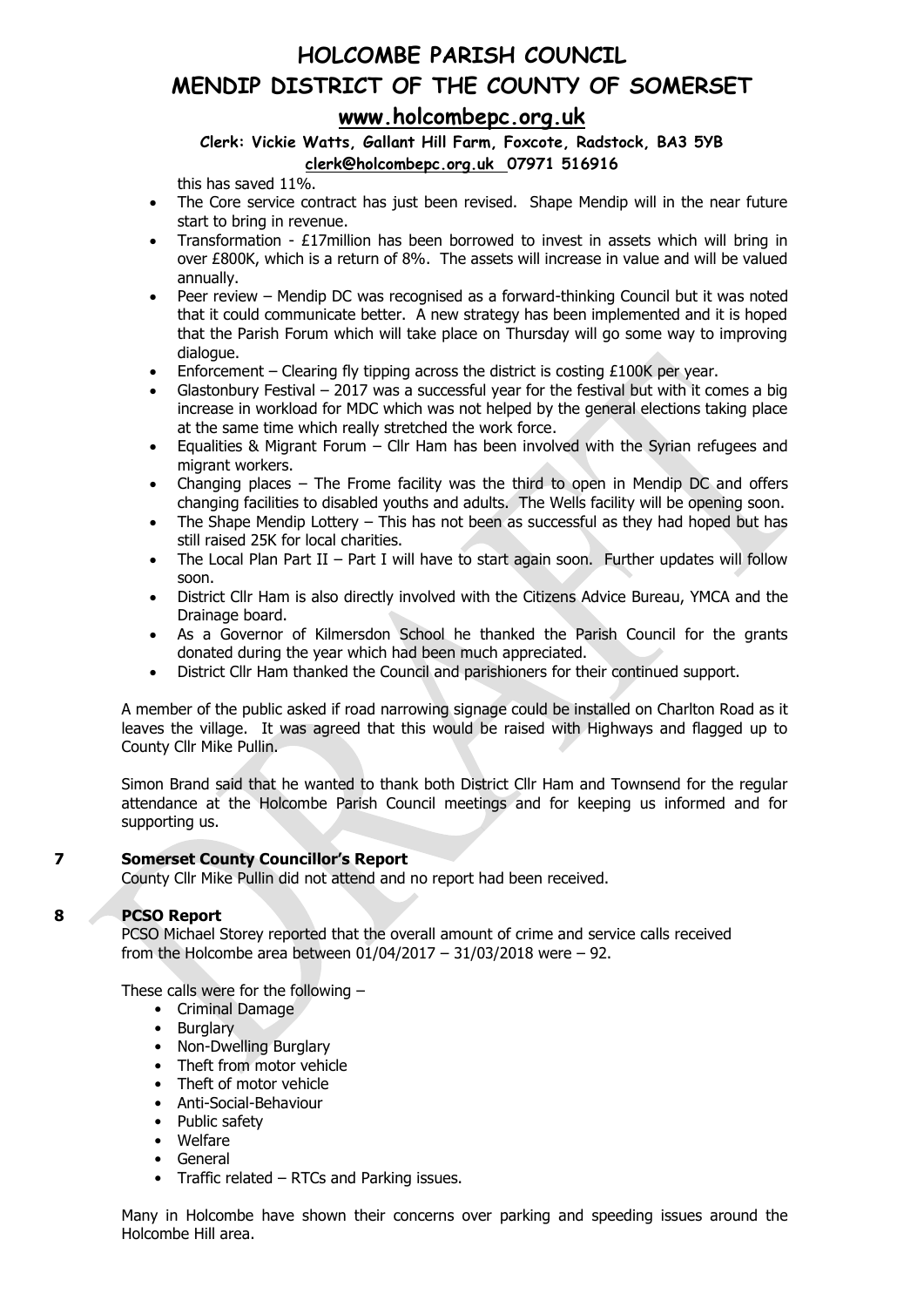## **[www.holcombepc.org.uk](http://www.holcombepc.org.uk/)**

#### **Clerk: Vickie Watts, Gallant Hill Farm, Foxcote, Radstock, BA3 5YB [clerk@holcombepc.org.uk](mailto:victoriawatts@orange.net) 07971 516916**

The Beat team regularly patrol this area and have taken measures by speaking to the owners of these vehicles causing the parking issues highlighted to us by members of the community. The beat team have placed cones at certain locations highlighted to us as causing issues; these cones will not be permanent fixture but to act as an education towards drivers on their choice of location to park their vehicle.

Any members of the community wishing to volunteer any time to this cause, please contact your beat team and will arrange the necessary training with CSW.

With the summer months now upon us the prevention of raves taking place on locations around the rural beat. This has regularly occurred in recent years, which has caused nuisance and concern for our rural communities. When travelling around the areas where the quarries are located, please remain vigilant and any signs of activity reference these events taking place, please call us immediately. Local landowners take necessary precautions to block entrances to their land to avoid groups gaining entry and holding these events.

Figures for Holcombe - 1st April 2017 – 31st March 2018

- Criminal Damage 2
- $\bullet$  Dwelling Burglary  $-4$
- Non-Dwelling Burglary 3
- Theft 4
- Anti-social behaviour 2

Common calls we receive - information available online

- Lost property: to report lost property, use the online ReportMyLoss system. If you are certain your property has been stolen, you can find further advice on our theft pages, and make a crime report to us online. Read more about lost property.
- Lost dogs: your Local Authority Dog Warden should be notified if your dog is lost or you have found a stray dog. More information and contacts details on our dog page.
- Speeding offence: if you have received a Notice of Intended Prosecution (NIP) i.e. been caught speeding, our website has information on the next steps you should take. Read more about speeding.
- Traffic: Check our traffic pages and social media for updates.
- Fraud and internet crime: Action Fraud is the UK's national fraud and internet crime reporting centre. You can contact Action Fraud if you need to report fraud.

If a crime is occurring now, or has just happened, call 999. If not, tell us about it via our online secure reporting form [www.avonandsomerset.police.uk/report](http://www.avonandsomerset.police.uk/report)

The next PACT meeting  $-$  Frome Rural PACT meeting on Tuesday  $5<sup>th</sup>$  June at The Mells Tythe Barn, Mells, BA11 3PJ. At 7:30 pm.

#### Current PACT priorities:

Anti-social Behaviour within our rural villages - Anti-social behaviour affects and hurts our communities. In the last three-month period ASB has decreased but our rural villages would like this made a PACT priority to keep this decrease as a trend.

Speeding through the villages - Speeding in the villages on both rural beats of Frome has been highlighted as a priority. The Speeding causes safety concerns amongst the communities. We have many active Community speed watch schemes in operation in the villages.

Inconsiderate parking - Inconsiderate parking around the villages has been highlighted as a priority. Inconsiderate parking causes safety concerns and nuisance for the communities of our villages. Areas have been identified and are part of our patrol plan and warnings will be issued, self-education by our various parishes would be greatly appreciated.

Non–Dwelling Burglaries - has been highlighted as a major concern within the rural community of Frome. This was raised at the latest PACT meeting and chosen as a priority.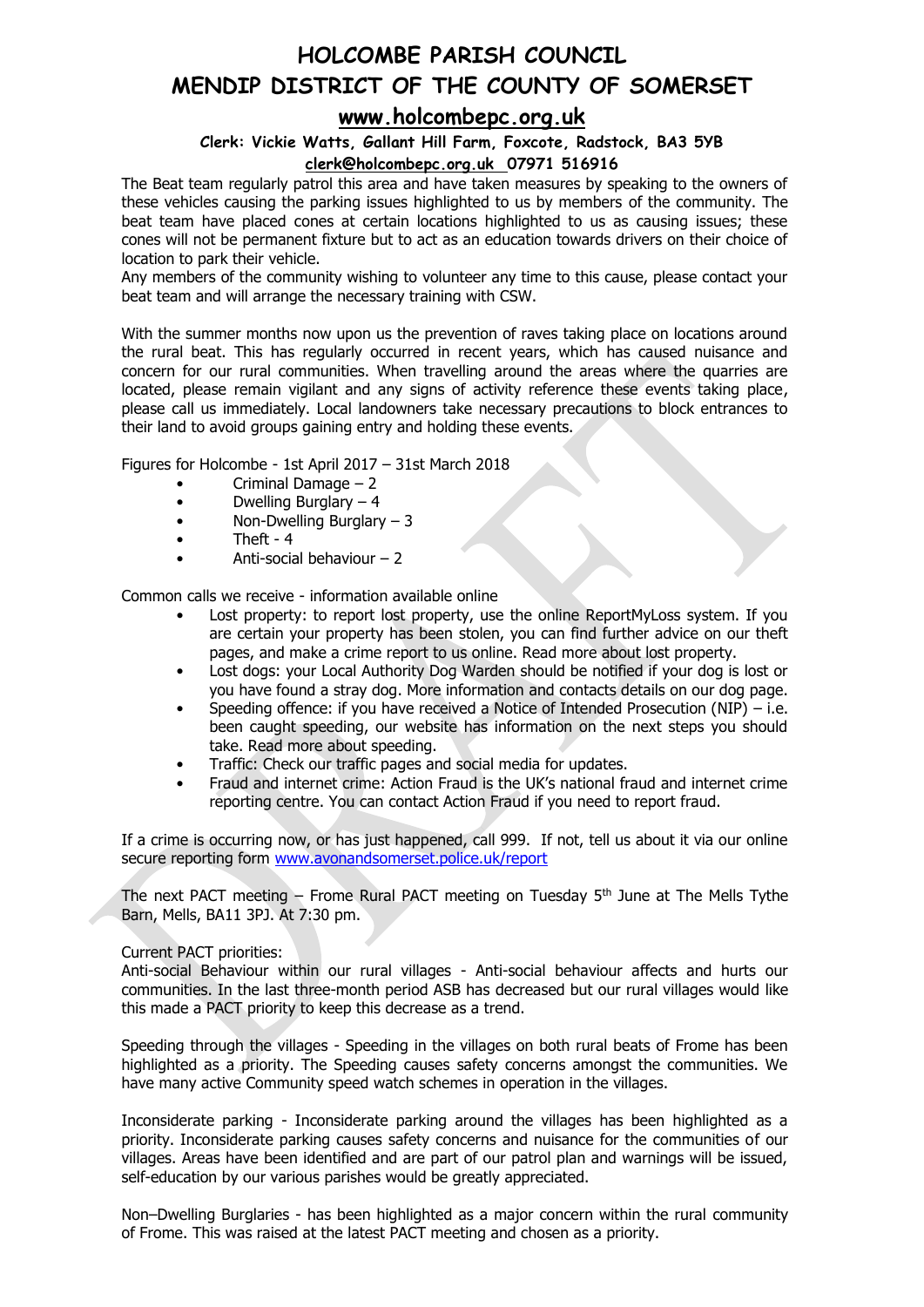### **[www.holcombepc.org.uk](http://www.holcombepc.org.uk/)**

#### **Clerk: Vickie Watts, Gallant Hill Farm, Foxcote, Radstock, BA3 5YB [clerk@holcombepc.org.uk](mailto:victoriawatts@orange.net) 07971 516916**

Fly – Tipping - Fly-tipping is on the rise. Fly-tipping is defined as the 'illegal deposit of any waste onto land that does not have a licence to accept it'. Tipping a mattress, electrical items or a bin bag full of rubbish in our rural locations causes a local nuisance and makes our rural communities look ugly and run down.

These priorities can be seen on the Frome Rural North Beat pages on the force website www.avonandsomerset.police.uk clicking onto your area.

Your Beat team contact details the Beat manager, PC 4226 John Gould, mobile – 07889 658576 john.gould@avonandsomerset.police.uk

PCSO 8755 Mike Storey, mobile – 07889 655371, michael.storey@avonandsomerset.police.uk These numbers are not to be used to report any crime using the beat teams contact details, as it cannot be guaranteed that we are on duty at that time.

#### **9 Reports from Village Organisations**

#### **9.1 Holcombe Playing Field**

#### Russ Stokes reported that

"Since the Holcombe Village Playing Field Committee formed in September we have been working hard.

- We have had a full play equipment inspection and acted upon issues raised and are continuing to ensure the equipment is regularly inspected and issues resolved. There is now a new sign as advised from the inspection with guidelines and contact details. Maintenance of the playing field is also ongoing.
- The barn has been cleared and a teddy bears picnic event was held.
- The committee are supporting Simon with organising the summer gala.
- Residents have been very positive about the proposal of a track/path around the field and local companies have been written to requesting support to fund this project.
- Mendip Christmas tree farm will also provide a sapling tree to plant this spring/summer which will take some time to grow but we are hoping it will become a much-loved member of the community! We plan to organise events around this in the future!
- We hope to organise a bigger Christmas light switch on this year.
- At present we are looking for more members to join the team!"

#### **9.2 Welcome Club**

The Clerk had received a message from Barbara Hill who is the Secretary of the Welcome Club. She said that she had only received the invitation a couple of days prior to the meeting and was unable to attend. It had been hoped that the report would be received in time for the meeting but it was not.

#### **9.3 Holcombe Ladies Evening Club Report 2017-18**

Liz Perkins had sent her apologies but Margaret Reed attended and reported as follows:

"We have had another successful year with many speakers and events. Speakers have included: a talk about Wessex Water, we now know where all our sewerage goes!

- Shaun McCormack came to tell us what it is like being a member of the Yeoman of the Guards and
- Greg Elliott our local vet gave a lovely talk about pets.

Some of the profits from the whist drive in May and a quiz open to all at the end of June. Some of the profits from this were sent to Dorothy House. We have also sent a donation to Water Aid. The end of season dinner in July was held at the Horse and Jockey. In August the date of "T" on the Lawn which was planned to have in Diana's garden it poured with rain all day so was held in the village hall.

Our last speaker of 2017 was Cheryl Twist from Paulton who makes and sells speciality chocolates. We joined forces with the Chilcompton wives group for our Christmas Party and also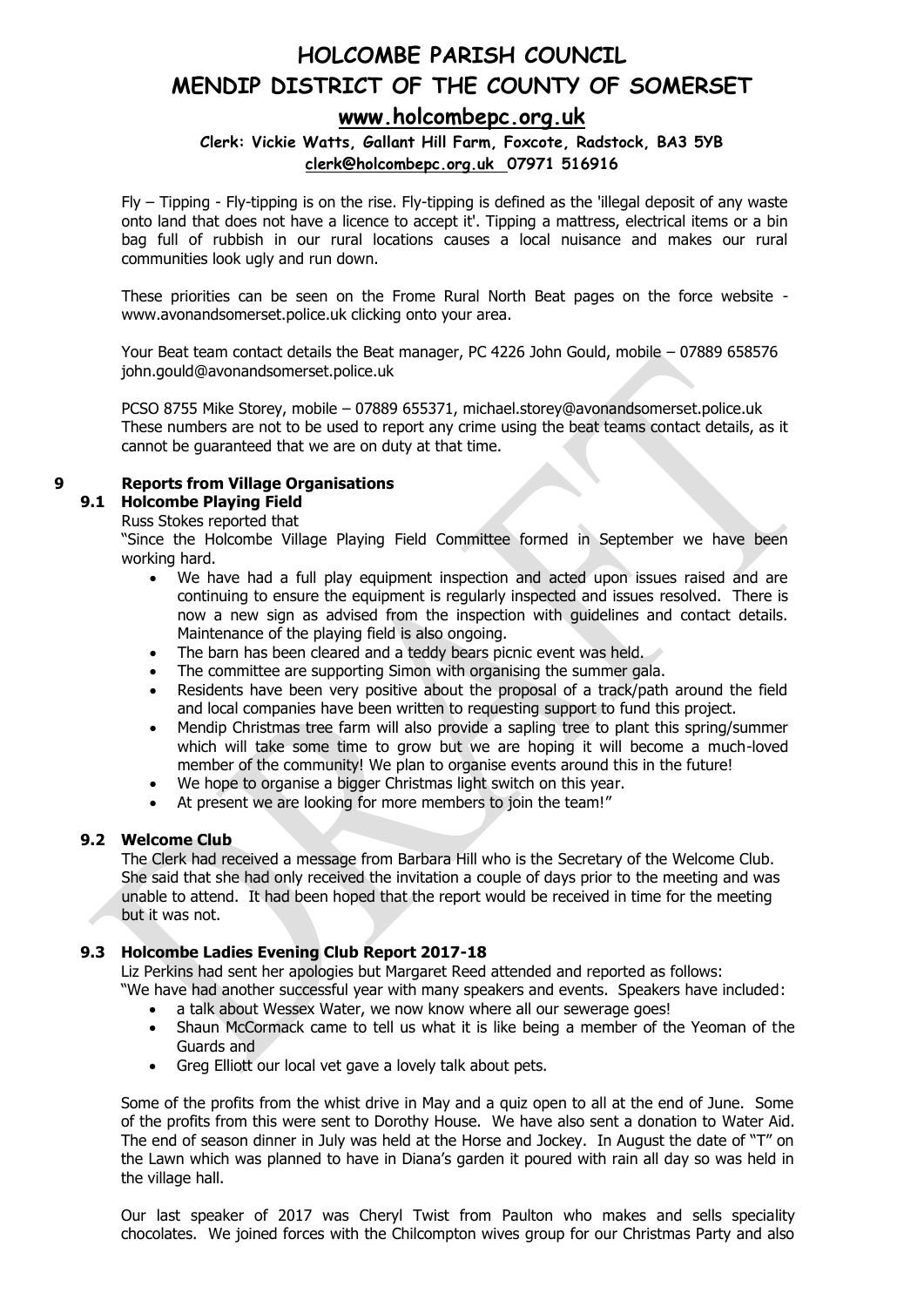### **[www.holcombepc.org.uk](http://www.holcombepc.org.uk/)**

#### **Clerk: Vickie Watts, Gallant Hill Farm, Foxcote, Radstock, BA3 5YB [clerk@holcombepc.org.uk](mailto:victoriawatts@orange.net) 07971 516916**

invited guests from other villages. For the entertainment some members of the committee performed a short amusing sketch and also Harriet Brixey came to sing for us.

January 2018 our New Years dinner was held at the Old Down Inn. Speakers so far this year have been:

- Tony Dyson who talked about his adventures in Uzbekistan.
- David Moon from Frome gave a lovely relaxing talk about the national Garden Scheme in slide form all set to music.
- We have also had a demonstration on basket making.

We currently have 25 members registered on our books so here's hoping for another successful year this coming year".

#### **9.4 Village Hall Committee**

Steve Blount sent his apologies but sent the following report: "Our AGM was held 20<sup>th</sup> March 2018 with the full Committee in attendance.

Thanks to all members, their families and friends for their continuing support in maintaining the Hall and running fundraising events.

All Committee members are volunteers whose aim is the maintenance and improvement of the Village Hall to ensure its continued availability and long-term benefit for future generations.

Much has been achieved in the past year, notably the repair/replacement of all the sloping roof surfaces.

Exploratory work on the SE corner with the replacement/strengthening of the underlying structure which sets us up for the rolling program to remove all external panels, repair/treatment of damaged structure and replacement panelling etc.

We must apologise to user groups for their understanding for any disruption caused to the normal availability of the Hall during some of this essential major work.

Fundraising this year has been from Hall Hire, Barn Dance, the highly successful Big Breakfast Club and a welcome donation from the Parish Council towards the structural work.

Our thanks again to Mr. Dave Sprinks, his family and friends who donated the entire income raised by the Glastonbury Pylon Team solely for the Village Hall, without their very generous support we would not be able to undertake some of the major maintenance work items.

We look forward to another busy year."

#### **9.5 Holcombe Gala**

The Committee formed last year and is made up of Simon Brand plus 2 members with support from village groups and individuals.

The gala will take place on Saturday the 7<sup>th</sup> July 2018 from 12 noon to 5pm. There will be:

- Live music
- **Demonstrations**
- **Stalls**
- Competitions
- Dog Show
- Birds of Prey
- BBQ, tea & coffees and a bar
- Hog roast
- Baking competition

Simon said that he was looking for volunteers to set up and de-rig on the day and the day before.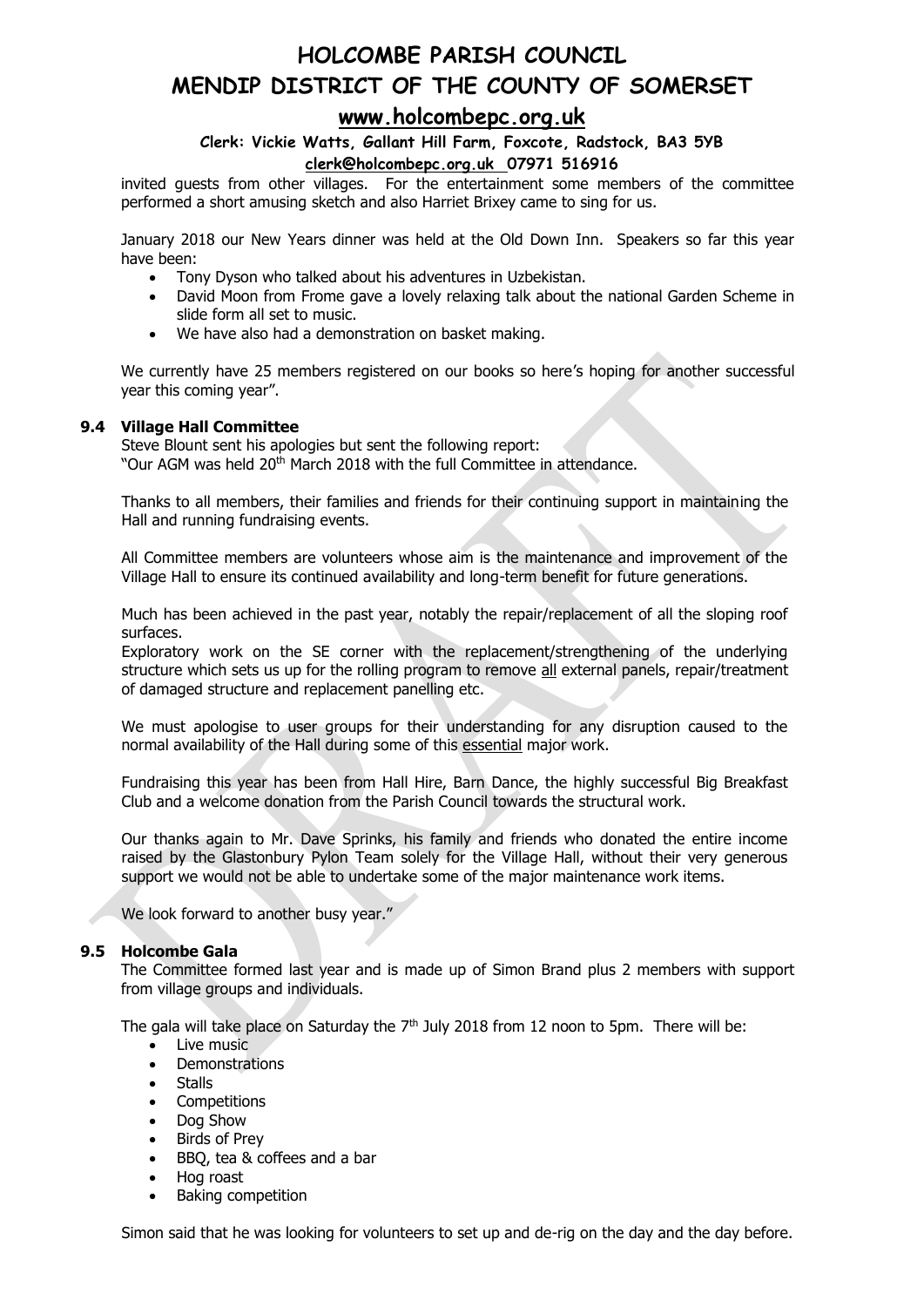### **[www.holcombepc.org.uk](http://www.holcombepc.org.uk/)**

#### **Clerk: Vickie Watts, Gallant Hill Farm, Foxcote, Radstock, BA3 5YB [clerk@holcombepc.org.uk](mailto:victoriawatts@orange.net) 07971 516916**

There are still opportunities for stalls, in particular crafts and produce.

A Holcombe themed quiz will be held the night before the Gala at the village hall starting at 7.30pm.

#### **9.6 Parish Path Liaison Officer (PPLO) report.**

Mr Tony Dyson reported that the footpaths are generally in good shape. Various tidy-ups have been done over the last year.

Mr Dyson confirmed that he was aware of some paths that need to be cleared as they become over grown and he will endeavour to do this with the brush cutter when time allows.

He requested that any problems should be reported to him so that he can investigate and endeavour to resolve.

#### **9.7 Ladies Sports Group**

Mrs Diana Spellward did not attend but provided the following report:

"The group meets on a Tuesday afternoon and currently has 12 members. The games that are played are various, would you believe hockey, curling, table tennis amongst others all played to our own rules. In good weather we enjoy boules and croquet on the playing field. A good cup of tea is the highlight.

Not just a sports group there are occasional social events".

#### **9.8 Holcombe Crafts Group**

Mrs Diana Spellward did not attend but provided the following report:

"About a dozen women meet twice a month to enjoy crafting activities of all types.

Over the last year we have made more special cushions for women recovering from breast cancer, we have lost count how many have been made. Also made were 60 knitted and crocheted hats for new born babies that require extra care. To commemorate Armistice Day, we made a wall hanging collage which was hung in the village hall during November 2017. At the moment for St Andrews Church we are making wall hanging and knitted poppies for this year's commemoration event. Again, a good cup of tea is enjoyed.

Both the Sports Group and the Crafts Group add to the wider community spirit and social activity within the village".

#### **9.9 Kilmersdon Gardeners**

Trisha Jordan is the Treasurer of the group and read the out the following report:

"This past year our garden club has continued with its monthly talks, which regularly attract 25 - 30 + members and visitors and takes place on the second Wednesday evening of each month, except December. The subjects have ranged from pure garden topics like:

- bulb selection and planting
- growing orchids
- a brief history of Dorset gardens

To nature topics like:

- Somerset's wonderful wildlife
- bees and
- Stourhead, lost features of the landscape.

One of our main events of the year is the annual plant sale which attracts many people from across the area. There is a free entry and has teas/coffees/raffles as well as plants. This year it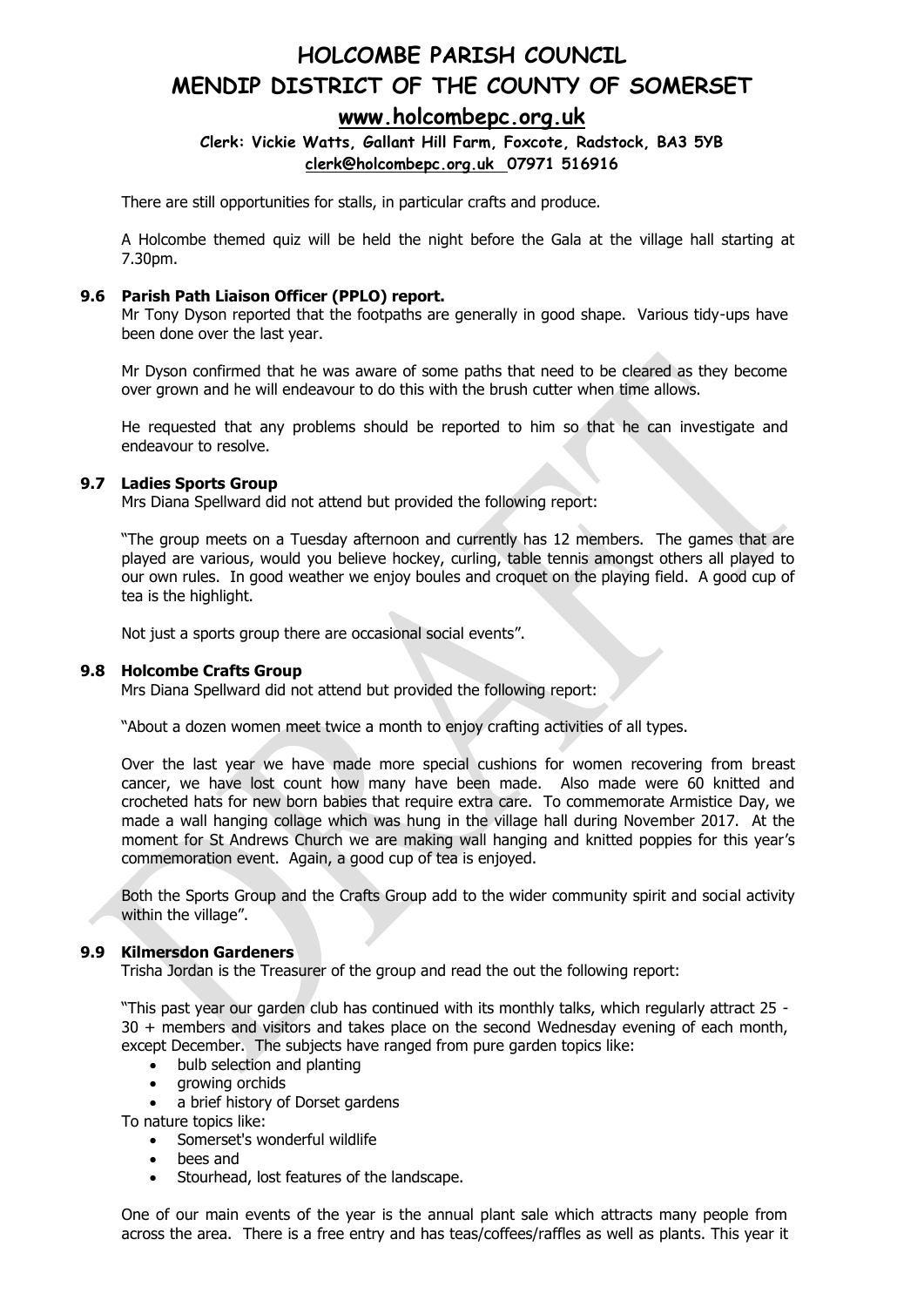## **HOLCOMBE PARISH COUNCIL MENDIP DISTRICT OF THE COUNTY OF SOMERSET [www.holcombepc.org.uk](http://www.holcombepc.org.uk/)**

## **Clerk: Vickie Watts, Gallant Hill Farm, Foxcote, Radstock, BA3 5YB**

#### **[clerk@holcombepc.org.uk](mailto:victoriawatts@orange.net) 07971 516916**

takes place on Saturday May 12<sup>th</sup> 10am - 12.30 pm.

Our talks for the coming year amongst others include:

- a demonstration on Propagation and
- Gardens and Parks of Paris.

We also have an afternoon guided walk at Stourhead on Wednesday 30th May when we hope to see the rhododendrons in full bloom.

Our club attracts members from Holcombe as well as other villages around. Currently Holcombe members include Hugh Weeks (chairman), Trisha Jordan (secretary) Margaret Read (exsecretary) and Pritam Blackstock (ex-chairman).

We look forward to another enjoyable year ahead and welcome new members and any visitors to our talk evenings".

#### **9.10 St Andrews Church**

Ann Gardiner-Bryan the Churchwarden attended and gave the following report:

"Clarissa sends her apologies as she is not able to attend this meeting. She collapsed in February with a viral infection and has been ill for some time. Whilst Clarissa has been ill we have had guest Clergy taking the Sunday services. She was able to take the Easter Service and is improving week by week, although at the moment she is unable to attend afternoon or evening meetings as she still not up to full strength.

We had the privilege of having The Bishop of Taunton, Bishop Ruth, to take our Palm Sunday Service.

It is with much sadness that we have lost two valuable members of our congregation namely Douglas Cartwright and Maureen Walker. We also have several members of our congregation on our Prayer List who are not in good health.

This year the Women's World Day of Prayer was held in St Andrew's. Members from both Holy Trinity in Coleford and St Andrews took part. Due to the snow we had to postpone the service from Friday 2<sup>nd</sup> March to Thursday 9<sup>th</sup> March.

Since the last AGM, with the help of the Support Group, we have raised funds for the Church by having two Beetle Drives, one in 2017 and one in 2018. A Spring Sale/Coffee Morning 2017 and 2018. A Gift Day in May, a jumble sale in September, a Concert in October, a Christmas Fair in November and Bingo in December. Unfortunately, there was no Village Day in 2017. Thank you to everyone who helped in any way organising or by supporting these events. This all helps towards raising the money for our Parish Share which last year was £10,923.00. This year it has gone up to £11,003.

Simultaneously we are also earnestly raising funds for the 'Loo Fund'. We have had a couple of Film Nights which were organised by Church Members. Also, Lynn Cox, the local hairdresser, organised a group to sing Christmas songs around the village. We would like to thank anyone who has supported us or given donations towards this project. Hopefully we will soon have raised enough money for us to start applying for grants.

All homes in the village will receive a hand delivered letter from St Andrew's giving them an opportunity to donate towards their Parish Church on Gift Day. This year it is being held on Saturday 2<sup>nd</sup> June and as this date is the 65<sup>th</sup> anniversary of our Queen's coronation we hope to combine it with an exhibition of items that celebrate royal events or charities that the Queen has been associated with throughout her reign. I am sure that Parishioners have a memento of this special day, a photo or a gift they were given to mark this or any other special occasion. Everyone is welcome to this event and further information will be found in the next edition of 'On the Map'.